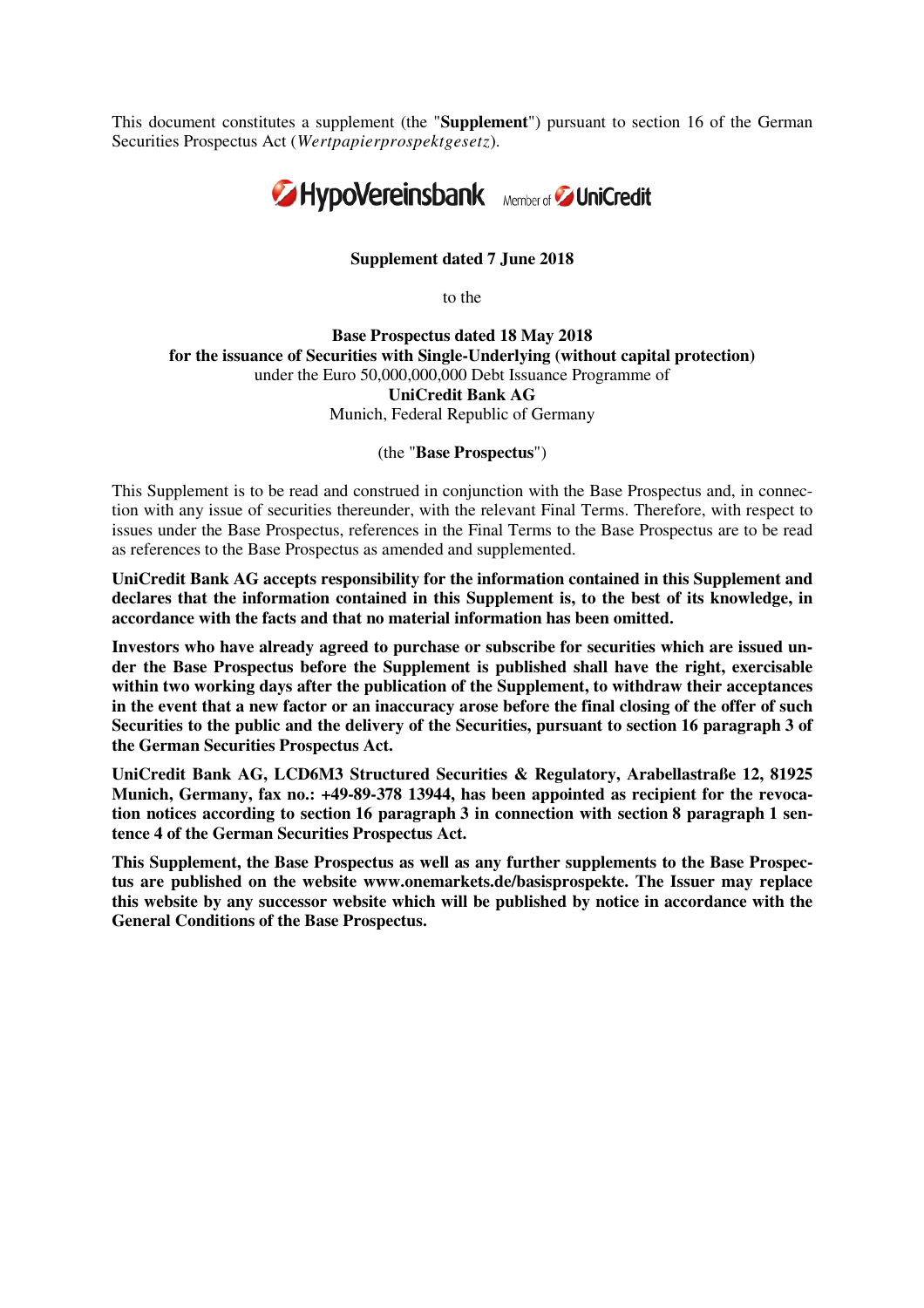Material inaccuracies in relation to the Base Prospectus have been noted since its approval on 18 May 2018. The reason for its incorrectness is an inconsistency between the provisions contained in the main part of the Base Prospectus and the prospectus summary. Therefore, the following amendments shall be made to the Base Prospectus:

- 1. On page 27 of the Base Prospectus, in the section "Summary", "Element C.15 Effect of the underlying on the value of the securities", Product Type 6, the definition of "Ratio" deviates from the corresponding description of "Ratio" as set out on page 132 which specifies that the Ratio may also be an amount that will be subject to an adjustment. Therefore, to correct this material inaccuracy,
	- a) the following sentence shall be added after the sentence "[The Relevant Reference Price will be reduced by [a Quanto Fee[,] [and/or]] [a Management Fee][,] [and/or] [a Short Selling Fee][,] [and/or] [an Index Calculation Fee].]":

"[The "**Ratio**" is on the First Trade Date the Ratio (initial). On each calendar day following the First Trade Date the Ratio will be adjusted.]"

b) and the immediately following sentence

"[The Ratio is specified in the Annex to this Summary.]"

shall in this context be corrected and therefore be deleted and replaced with the following:

"[The Ratio **[**(initial)**]** is specified in the Annex to this Summary.]"

- 2. On page 28 of the Base Prospectus, in the section "Summary", "Element C.15 Effect of the underlying on the value of the securities", Product Type 7, the definition of "Ratio" deviates from the corresponding description of "Ratio" on page 133 of the Base Prospectus which specifies that the Ratio is subject to an adjustment. Therefore, to correct this material inaccuracy,
	- a) the following sentence shall be added after the sentence "The Redemption Amount is an amount in the Specified Currency which corresponds to the Relevant Reference Price multiplied by the Ratio [and by applying a FX conversion factor]":

"The "**Ratio**" is on the First Trade Date the Ratio (initial). On each calendar day following the First Trade Date the Ratio will be adjusted."

b) and the immediately following sentence

"[The Ratio is specified in the Annex to this Summary.]"

shall in this context be corrected and therefore be deleted and replaced with the following:

"The Ratio (initial) is specified in the Annex to this Summary."

- 3. On page 28 of the Base Prospectus, in the section "Summary", "Element C.15 Effect of the underlying on the value of the securities", Product Type 8, the definition of "Ratio" deviates from the corresponding definition of "Ratio" on page 134 of the Base Prospectus which specifies that the Ratio is subject to an adjustment. Therefore, to correct this material inaccuracy,
	- a) the following sentence shall be added after the sentence "[The Relevant Reference Price **[**multiplied by the Participation Factor Current**]** will be reduced by [a Quanto Fee][,] [and/or] [a Management Fee][,] [and/or] [a Short Selling Fee][,] [and/or] [an Index Calculation Fee] [and/or] [a Gap Risk Fee].]":

"[The "**Ratio**" is on the First Trade Date the Ratio (initial). On each calendar day following the First Trade Date the Ratio will be adjusted.]"

b) and the immediately following sentence

"[The Ratio is specified in the Annex to this Summary.]"